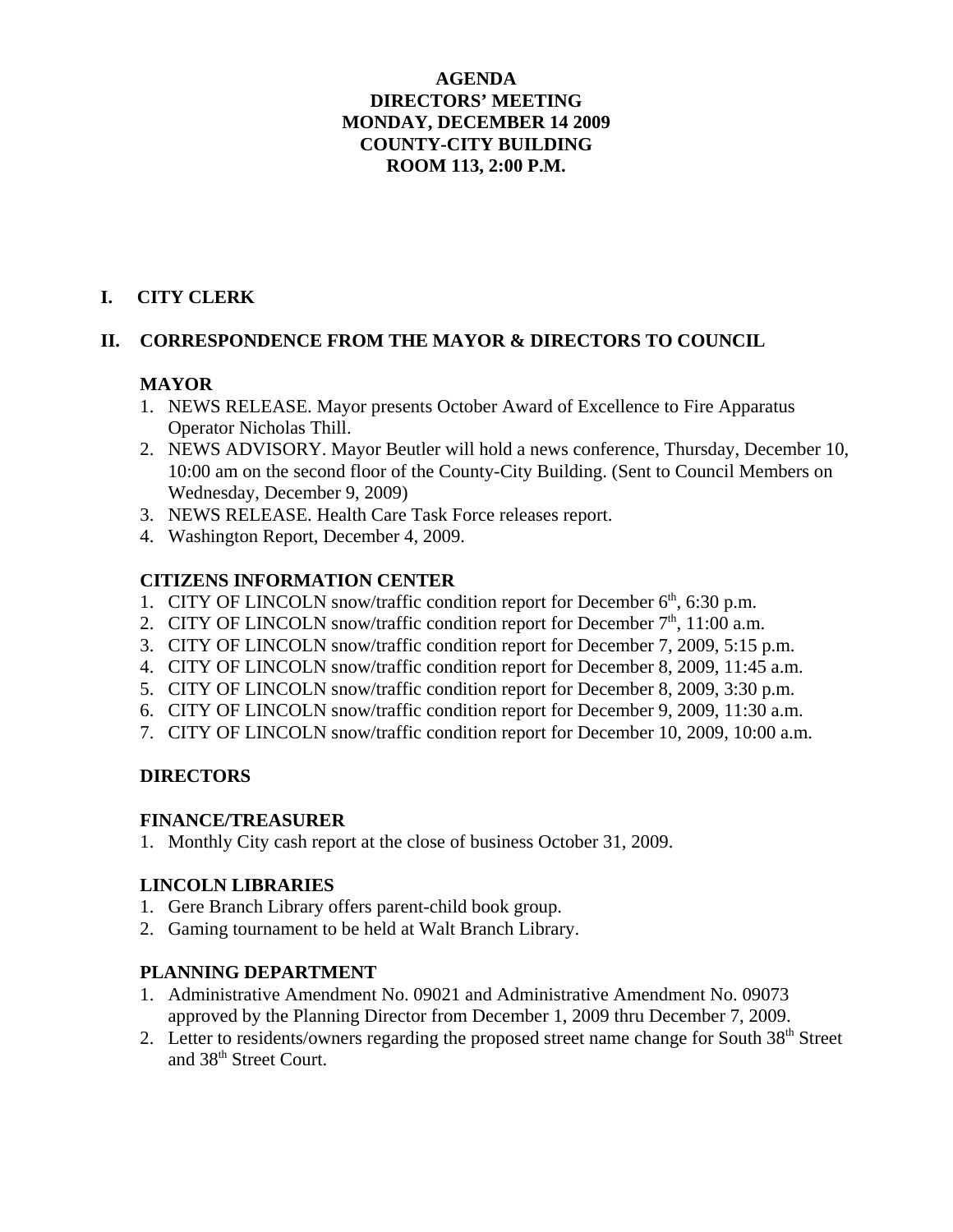3. Marvin Krout, Planning Department Director, memo on Downtown Design Standards. 3b. Downtown Design Standards report on first year, September 2008 - November 2009.

# **POLICE DEPARTMENT**

- 1. Correspondence from Doug Brobst, Gold Smith Jewelers, on concerns with the upcoming Alarm Ordinance changes, with response from Chief Casady.
	- 1b. Chief Casady's response to each concern on the Alarm Ordinance presented by Doug Brobst.

# **PUBLIC WORKS/STAR TRAN**

- 1. Correspondence from Councilman Camp regarding constituent call regarding StarTran answering machines with Larry Worth, StarTran's Transit Manager, reply on answering machine suggestions.
	- 1b. Message on StarTran answering service as their receptionist is currently unavailable.
	- 1c. Message on StarTran answering service after hours.

# **III. COUNCIL RFI'S AND CITIZEN CORRESPONDENCE TO INDIVIDUAL COUNCIL MEMBERS**

# **JON CAMP**

- 1. Correspondence from Robert Hinman to his sister, Holly Schario, and Councilman Camp regarding cars being towed after Nebraska football game.
	- 1b. Letter to Abram Morales, owner of La Tapitia and parking lot, requesting discussed refund for towing be sent to his sister as it was her car from Robert L. Hinman.

# **IV. CORRESPONDENCE FROM CITIZENS TO COUNCIL**

- 1. Letter from Ronald E. Smith, Linweld, thanking Council for attention to the Lincoln Employers' Coalition regarding the rate increase proposed by LES. (Each Council Member received an individual letter on December 4, 2009)
- 2. InterLinc correspondence from Janet Wheatley listing reasons why Lincoln is a very expensive city to live in when it comes to taxes.
- 3. Email from Michael Grover, Gulf Stream Funding/Amerifund Commercial Corporation, regarding lease back long term capital projects proposal. (Forward to Don Herz, Finance Director, and Vince Mejer, Purchasing Director on December 10, 2009)

# **V. ADJOURNMENT**

W:\FILES\CITYCOUN\WP\DA121409.wpdmmm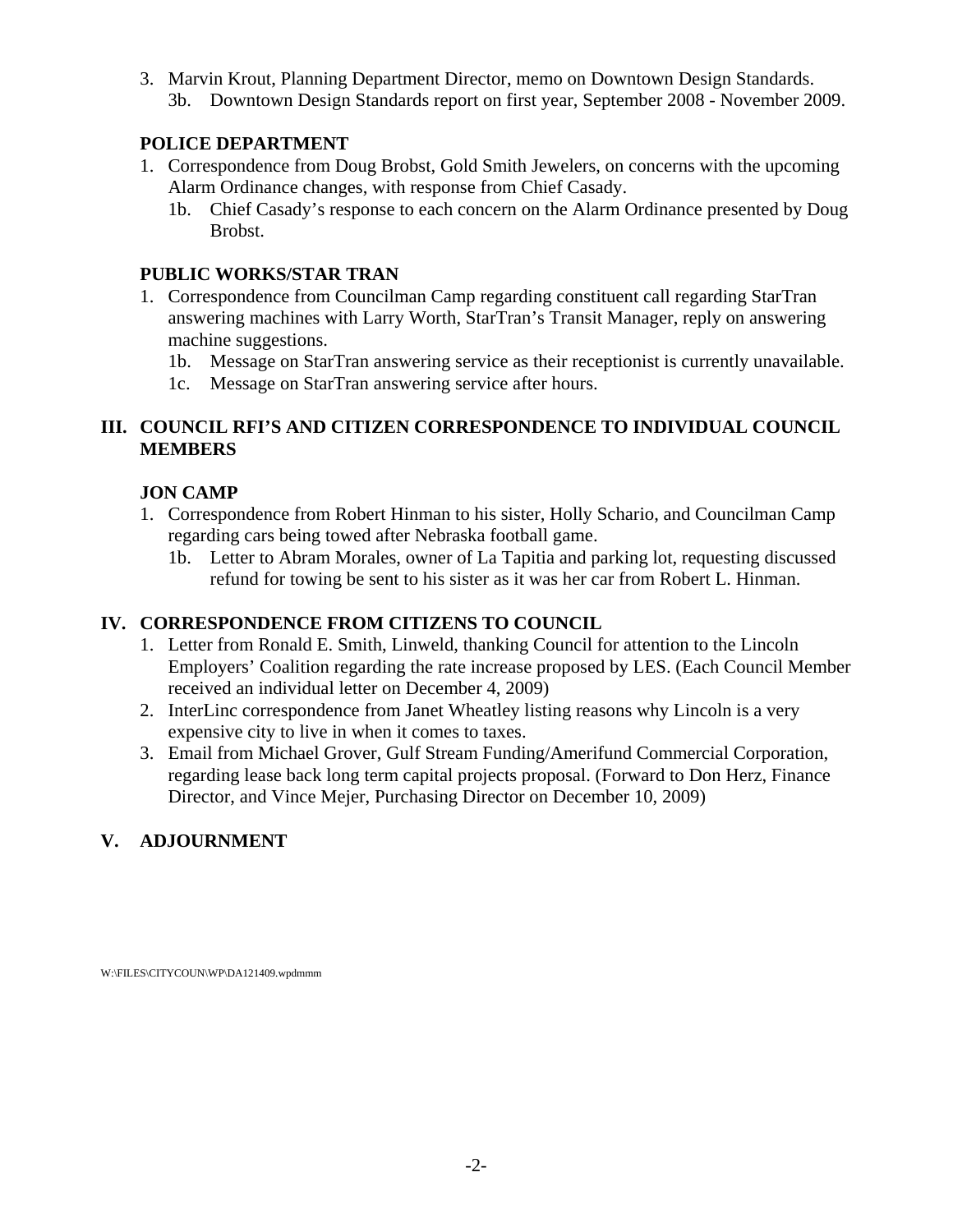## **DIRECTORS' MEETING MINUTES MONDAY, DECEMBER 14, 2009 2:00 P.M. CITY/COUNTY BUILDING CONFERENCE ROOM 113**

**Council Members Present:** Doug Emery, Chair; John Spatz, Vice-Chair; Jonathan Cook, Jayne Snyder**,** Jon Camp, Eugene (Gene) Carroll**,** Adam Hornung

**Others Present:** Rick Hoppe, Mayor's Office; City Clerk Joan Ross; Rod Confer, City Attorney; and Tammy Grammer, City Council Secretary

Mr. Emery opened the meeting at 2:02 p.m. Location Announcement of the Nebraska Open Meetings Act: A Copy of the Nebraska Open Meetings Act is Located on the Wall at the Rear of this Room.

## **I. CITY CLERK** -

City Clerk Joan Ross stated on their Agenda today, Items 16 & 17 will be called together. *[#16, Application of Omaha Exposition and Racing Inc. dba Lincoln Race Course for a Class C and K liquor license at 1800 State Fair Park.; and #17, Manager application of Judd A. Bietz for Omaha Exposition and Racing Inc. dba Lincoln Race Course at 1800 State Fair Park.]*

For Item 22, they should have the Motion-To-Amend Substitute Ordinance. Then, they have to accept the Substitute and then a Motion-To-Amend through the Substitute. Mr. Spatz commented the Substitute Ordinance is pretty routine, he will explain it from the dias. Mr. Spatz stated there's also a Motion-To-Amend from Mr. Cook which they will explain at the dias as well. *[#22, 09-151, Amending Chapter 5.56 of the Lincoln Municipal Code relating to Emergency Alarm Systems by amending Section 5.56.010 to add and revise definitions; amending Section 5.56.020 to make words and phrases consistent with the definitions; adding a new Section 5.56.025 to specify procedures relating to the permitting of alarm businesses, to specify the length of time a permit remains valid, to specify the fee for an alarm business permit, to specify the time period allowed for renewal of alarm business permits, and to provide a fee for failure to obtain a permit; amending Section 5.56.030 to require permits for all alarm users, to specify the length of time a permit remains valid, to specify the time period allowed for renewal of alarm user permits, and to provide for a permit fee; amending Section 5.56.040 to require an alarm business to immediately notify the alarm user of an alarm, to provide a procedure for notification of the Emergency Communications/911 Center of an emergency alarm, and to delete requirements that notification be made by the Chief of Police; amending Section 5.56.050 to establish a fee schedule for false alarms to be assessed to the alarm user during the alarm user permit term and other fees; adding a new Section 5.56.055 to provide an appeal process; adding a*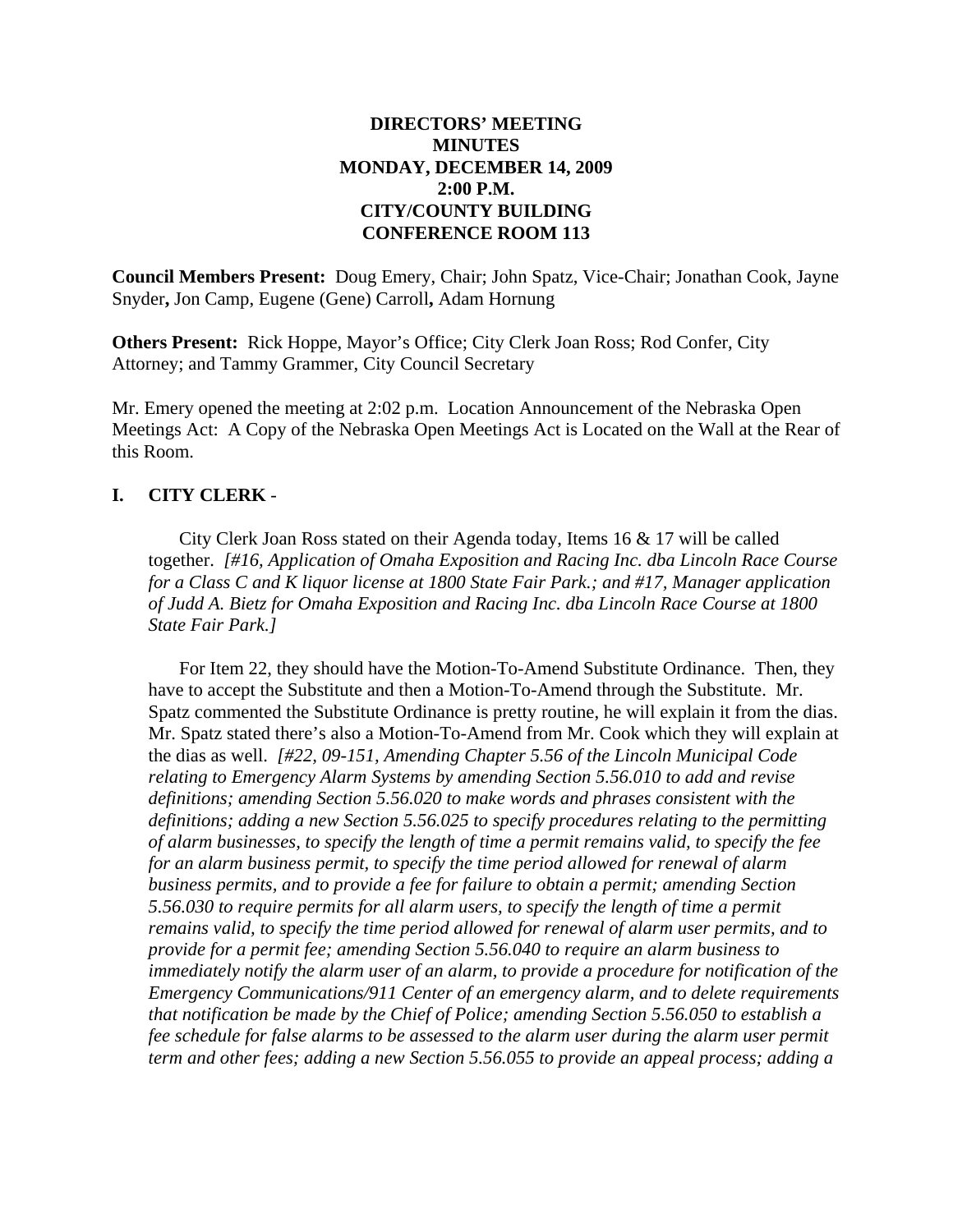*new Section 5.56.065 relating to the process for notices and service of the same; amending Section 5.56.080 to change the penalty language to include a \$50-\$500 fine for violation of Section 5.56.020; and adding a new Section 5.56.090 to establish a severability section for Chapter 5.56.]*

For Item 24, she handed out to Council the Motion-To-Amend #1 Substitute agreement. There was a discussion on this item. Following the discussion, Mr. Hornung will explain this item, but they will have Tonya Skinner (City Attorney's Office) attend the meeting as well. *[#24, 09R-220, Approving the Block 68 Redevelopment Agreement between the City and Acher Arms, LLC, relating to the redevelopment of property generally located between 10th, 11th, M and N Street.]*

#### **II. CORRESPONDENCE FROM THE MAYOR & DIRECTORS TO COUNCIL** -

#### **MAYOR -**

Rick Hoppe handed out information to Council regarding 'Taking Charge Process 2010-2011 City Stat Meetings'. Mr. Hoppe updated Council on the City Stat Meetings. If any of them planned to attend tomorrow's meeting it got moved to do Oties Young's memorial service in the morning. They moved it to the afternoon from 2:00 p.m. to 4:00 p.m. If you have any questions, please give him a call or e-mail. *[Copy of this Material on file in the City Council Office.]* 

- 1. NEWS RELEASE RE: Mayor Presents October Award of Excellence to Fire Apparatus Operator Nicholas Thill. - NO COMMENTS
- 2. NEWS ADVISORY RE: Mayor Beutler news conference on 12/10/09 at 10:00 a.m. (Forward to Council on 12/09/09). - NO COMMENTS
- 3. NEWS RELEASE RE: Health Care Task Force Releases Report. NO COMMENTS
- 4. Washington Report December 4, 2009. NO COMMENTS

#### **CITIZENS INFORMATION CENTER -**

- 1. City of Lincoln Snow/Traffic Condition Report for 12/06/09 6:30 p.m. NO **COMMENTS**
- 2. City of Lincoln Snow/Traffic Condition Report for 12/07/09 11:00 a.m. NO **COMMENTS**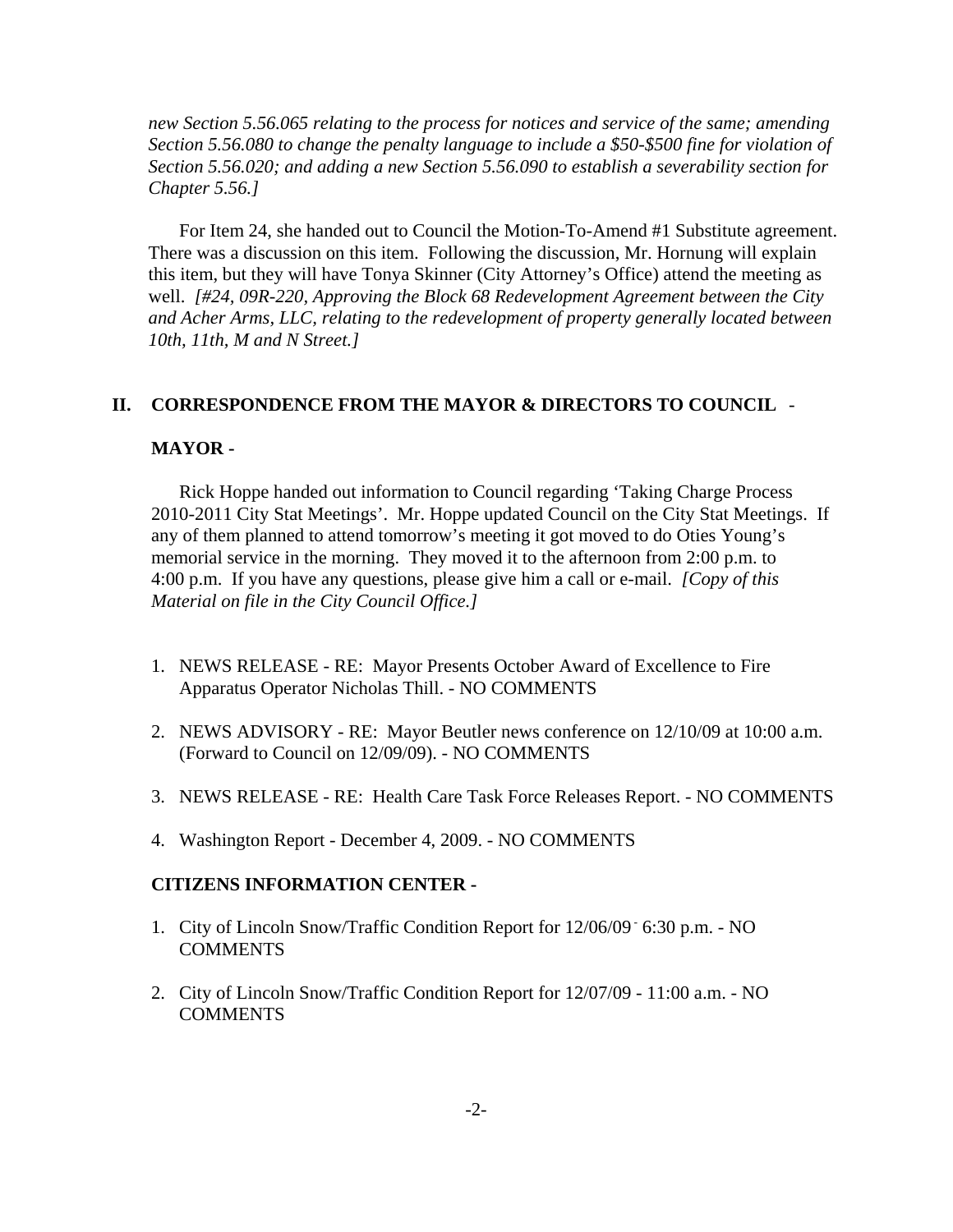- 3. City of Lincoln Snow/Traffic Condition Report for 12/07/09 5:15 p.m. NO **COMMENTS**
- 4. City of Lincoln Snow/Traffic Condition Report for 12/08/09 11:45 a.m. NO COMMENTS
- 5. City of Lincoln Snow/Traffic Condition Report for 12/08/09 3:30 p.m. NO **COMMENTS**
- 6. City of Lincoln Snow/Traffic Condition Report for 12/09/09 11:30 a.m. NO **COMMENTS**
- 7. City of Lincoln Snow/Traffic Condition Report for 12/10/09 10:00 a.m. NO **COMMENTS**

## **DIRECTORS - No Comments**

## **FINANCE/TREASURER -**

1. Monthly City Cash Report at the close of business 10/31/09. - NO COMMENTS

## **LIBRARIES -**

- 1. NEWS RELEASE RE: Gere Branch Library Offers Parent-Child Book Group. NO COMMENTS
- 2. NEWS RELEASE RE: Gaming Tournament to be held at Walt Branch Library. NO **COMMENTS**

## **PLANNING -**

- 1. Memo RE: Administrative Amendment #09021 and Administrative Amendment #09073 approved by the Planning Director from 12/01/09 thru 12/07/09. - NO COMMENTS
- 2. Letter to Residents/Owners RE: Proposed Street Name Change for South 38<sup>th</sup> Street and 38th Street Court. - NO COMMENTS
- 3. E-Mail & Report from Marvin Krout, Planning Director RE: Downtown Design Standards Report on First Year, September 2008-November 2009 - NO COMMENTS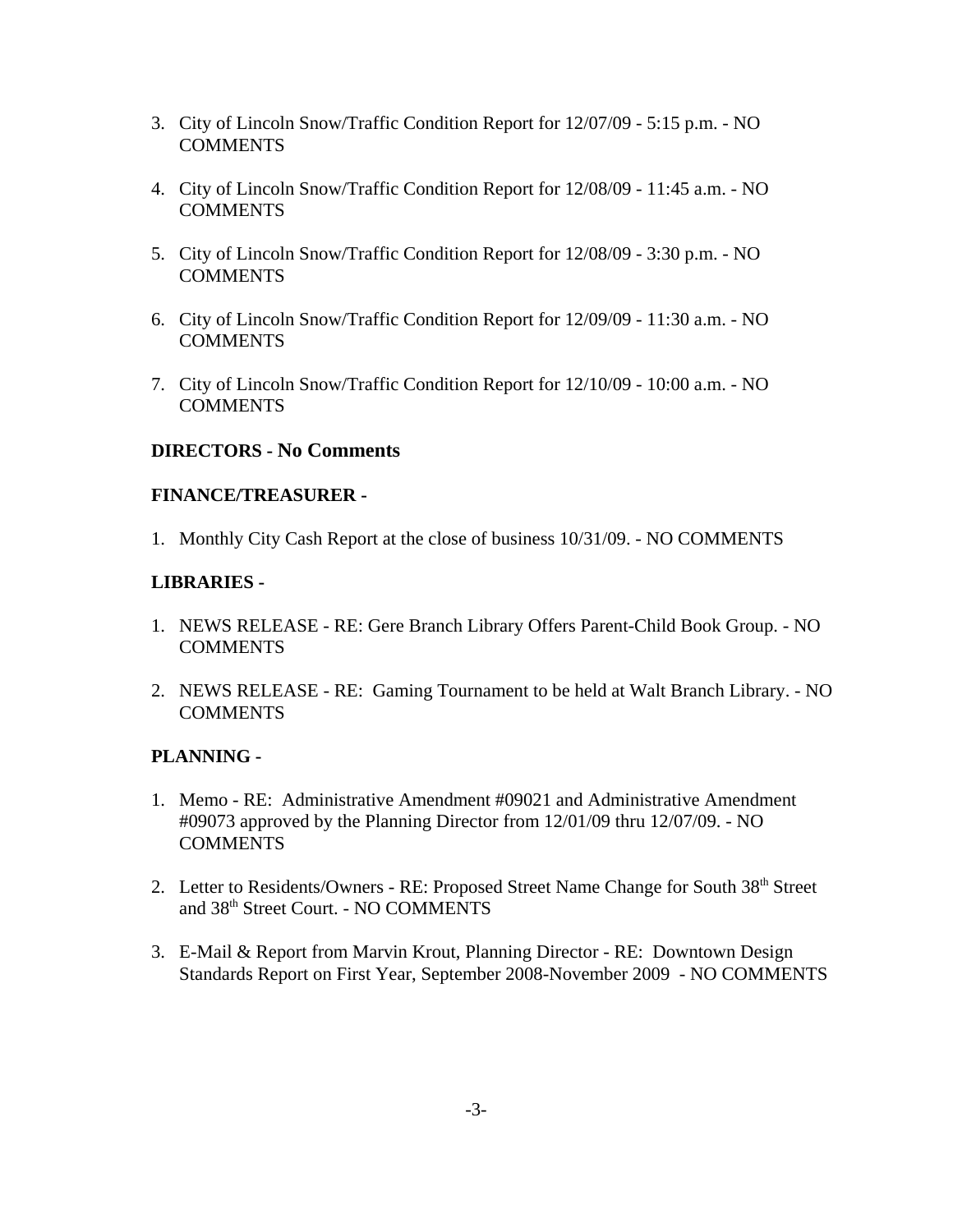#### **POLICE -**

1. Response E-Mail from Police Chief Casady to Doug Brobst, Gold Smith Jewelers - RE: Ordinance 09-151 Emergency Alarms. - NO COMMENTS

#### **PUBLIC WORKS/STARTRAN** -

1. E-Mail Response from Larry Worth, StarTran Director to Councilman Camp - RE: Constituent call about StarTran answering machines, reply on answering machine suggestions. - NO COMMENTS

## **III. COUNCIL RFI'S AND CITIZEN CORRESPONDENCE TO INDIVIDUAL COUNCIL MEMBERS -**

#### **JON CAMP -**

Mr. Camp stated he would like to speak with Fire Chief Ford after the Directors' Meeting today.

1. E-Mail Letter from Robert Hinman to Abram Morales - RE: Cars being towed after Nebraska football game. - NO COMMENTS

**GENE CARROLL -** No Comments

## **JONATHAN COOK -**

Mr. Cook stated he would like to speak with City Clerk Joan Ross and Greg MacLean (Public Works & Utilities Director) after the Directors' Meeting today.

**DOUG EMERY -** No Comments

#### **ADAM HORNUNG -**

Mr. Hornung stated he would like to speak with Fred Hoke (Building & Safety Director) after the Directors' Meeting today.

**JAYNE SNYDER -** No Comments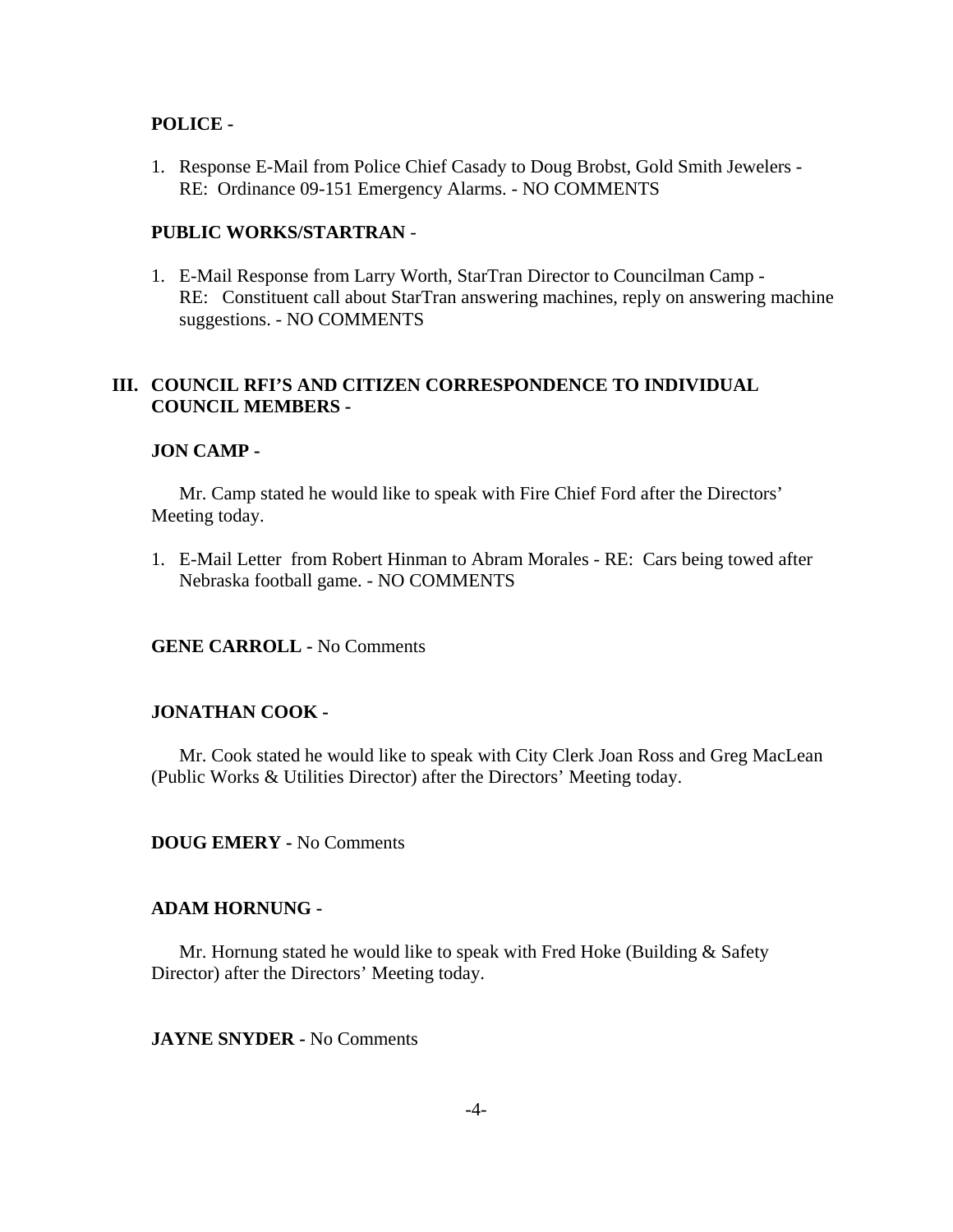#### **JOHN SPATZ -**

Mr. Spatz asked Greg MacLean (Public Works & Utilities Director) who they should contact if they get calls regarding snow removal. Greg MacLean stated the very best way is to forward all correspondences to the Snow Center. Mr. MacLean stated he will send the Council an e-mail with the snow contact e-mail address and phone number for the Snow Center.

Mr. Hornung thanked Mr. MacLean for doing such a great job. He would like to register a complaint from a citizen which is actually him. On  $27<sup>th</sup>$  & Highway 2 to 56<sup>th</sup> and Pine Lake there were four intersections yesterday afternoon that still had ice and snow on them particularly in the turning lanes. Mr. MacLean stated okay.

## **IV. CORRESPONDENCE FROM CITIZENS TO COUNCIL -**

- 1. Letter from Ronald E. Smith, Linweld Thanking Council for attention to the Lincoln Employers' Coalition with regard to the rate increase proposed by LES (Each Council Member received an individual letter on 12/14/09). - NO COMMENTS
- 2. E-Mail from Janet Wheatley RE: Listing reasons why Lincoln is a very expensive city to live in when it comes to taxes. - NO COMMENTS
- 3. E-Mail from Michael Grover, Gulf Stream Funding/Amerifund Commercial Corporation - RE: Lease back long term capital projects proposal (Forward to Don Herz, Finance Director, and Vince Mejer, Purchasing Director on 12/10/09). - NO **COMMENTS**

# **ADDENDUM - (December 14th)**

## **I. CITY CLERK -** None

## **II. CORRESPONDENCE FROM THE MAYOR & DIRECTORS TO COUNCIL** -

#### **MAYOR -**

- 1. NEWS ADVISORY RE: Mayor Beutler's Public Schedule for Week of December 12 through December 18, 2009 - Schedule subject to change - (Forward to Council on 12/11/09). - NO **COMMENTS**
- 2. City of Lincoln Snow/Traffic Condition Report December 11, 2009 10:30 a.m. (Forward to Council on 12/11/09). - NO COMMENTS